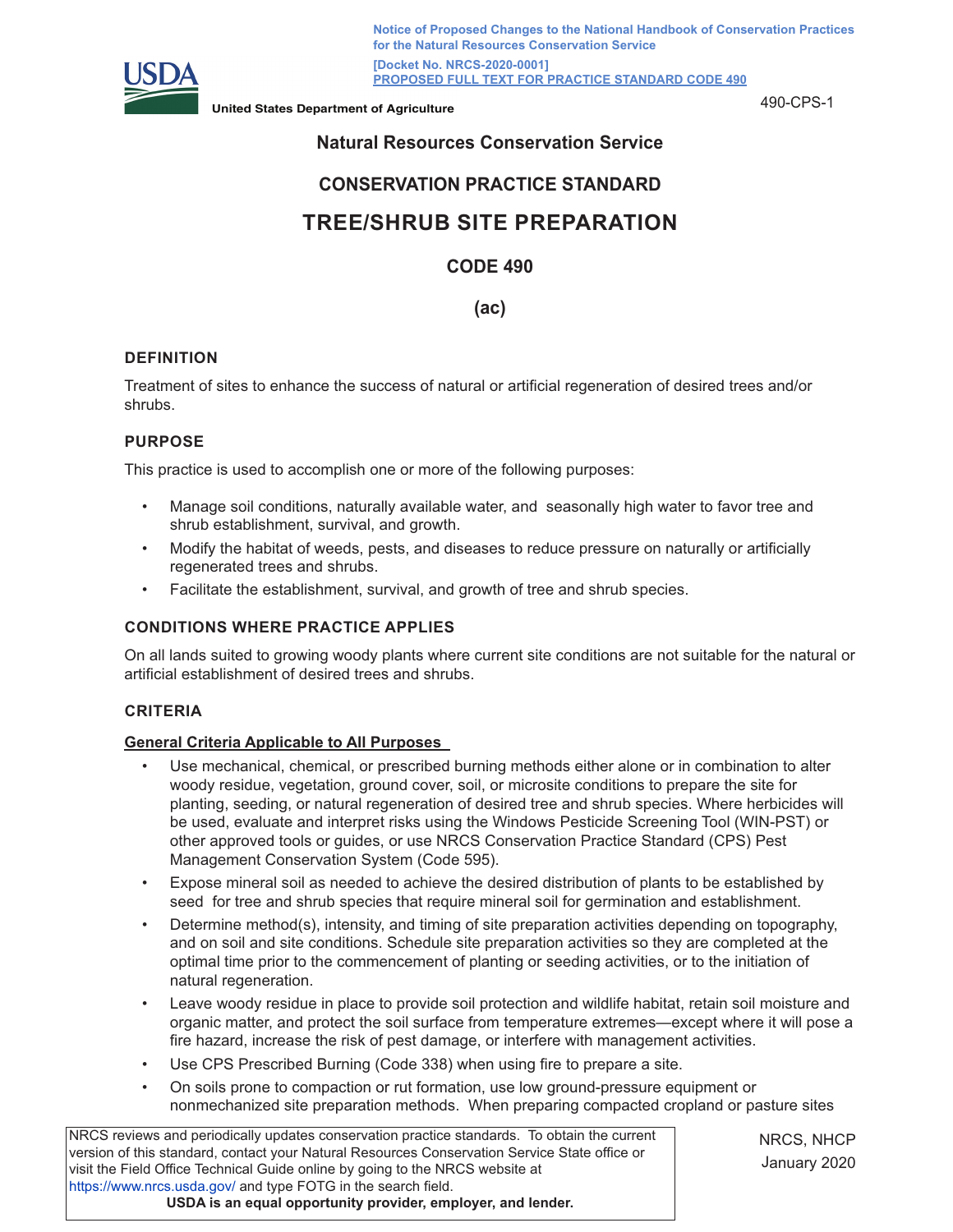for tree planting, chisel, rip and/or subsoil to mitigate compacted soil layers, as needed. Use criteria in CPS Deep Tillage (Code 324).

- Retain desirable surface and canopy cover to protect soil and site conditions. Alternatively use CPS Cover Crop (Code 340) or CPS Critical Area Planting (Code 342) and/or other measures as needed to control erosion, runoff, and displacement from typical rainfall events.
- Do not use wheeled and tracked equipment on slopes where operability causes safety concerns or adverse impacts on soil conditions. Perform ground-disturbing site preparation activities on the contour where feasible. Restrict the use of wheeled and tracked equipment to periods when the soil is either frozen or unsaturated. Use designated trails or establish a trail system as appropriate and feasible. Use CPS Forest Trails and Landings (Code 655).
- Mitigate site preparation activities near wetlands, water bodies, and in or near riparian areas to reduce negative water quality impacts.
- Follow State's best management practices for water quality.

## **Additional Criteria for Reducing Habitat for Harmful Pests and Diseases of Woody Plants**

- Remove vegetation infected with transmittable disease (e.g., mistletoe and certain root rots). Consult a professional forester to aid in identifying sanitation measures.
- Treat slash and woody debris so that it does not create habitat for, or harbor, harmful levels of pests. Refer to criteria in CPS Woody Residue Treatment (Code 384).
- Clean equipment and gear before and after site preparation activities where risk of spread and potential impact from invasive species or harmful pathogens is likely.

# **Additional Criteria for Ponding, Flooding, and Seasonally High Water**

- On sites where a seasonal excess of surface water restricts the establishment or regeneration of desired and adapted trees or shrubs, use temporary water management techniques as needed. Site preparation activities must not convert jurisdictional wetlands to uplands.
- Where temporary water management is used, limit the depth, spacing, and number of channels to the minimum amount needed to remove excess surface water for tree/shrub establishment or regeneration.
- Temporary water management channels must empty into areas where runoff will be diffused and filtered by vegetation and soils before reaching a natural water body.
- Use alternatives to temporary water management channels where feasible. These may include mounding, bedding, or the development of shallow pools that do not connect to water bodies.
- Apply temporary water management activities, including spoil placement, in compliance with the Clean Water Act.

# **CONSIDERATIONS**

To reduce problems associated with insects in logging debris and the reestablishment of undesirable species, consider accomplishing site preparation within one year after logging, followed promptly by planting or natural regeneration.

To reduce negative impacts on wildlife species and their habitat, minimize actions that disturb seasonal wildlife activities.

Particulates, smoke, dust, and other air pollutants generated by site preparation may have negative effects on air quality. Consider proximity to populated areas, roads, and visually sensitive areas when planning method and timing of site preparation activities.

Where site preparation requires treatment of competing vegetation, consider alternatives to chemical treatments such as thermal applications, mulching, or solarization. Use other emerging technologies when applicable.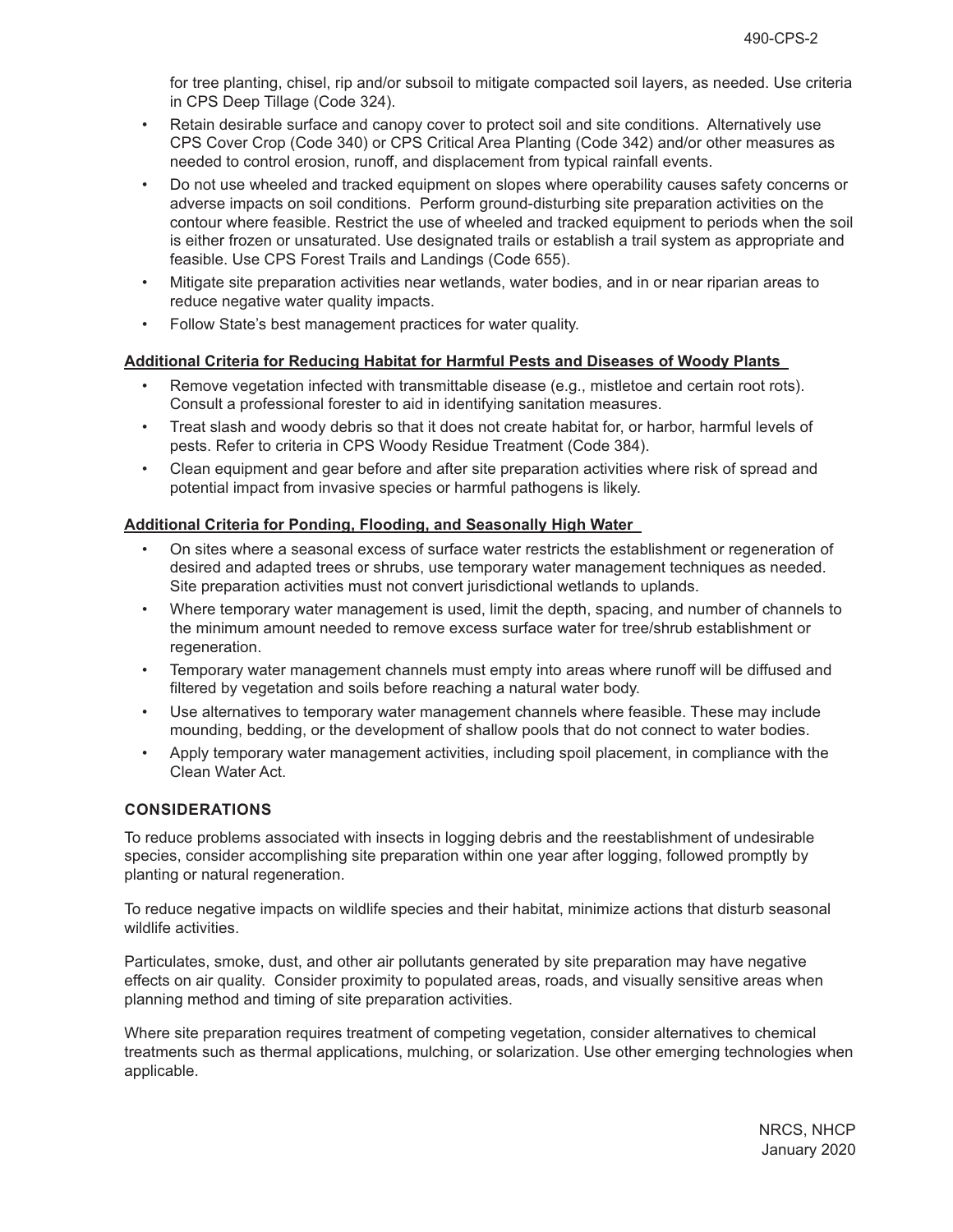## **PLANS AND SPECIFICATIONS**

Prepare plans and specifications for site preparation in accordance with this standard. Clearly describe the requirements for applying the practice to achieve its intended purpose. As a minimum, include the following in the implementation requirements document:

- Maps, drawings, and narratives, showing areas to be treated, and showing details of the layout of site preparation activities relative to streams, wetlands or water bodies, underground or overhead utilities, existing access or other infrastructure, etc., as applicable.
- Description of existing land use and vegetative cover.
- Description of site preparation methods to be used and application dates.
- Description of mitigations for compaction, erosion, soil organic matter removal, and any other anticipated site impacts.
- State whether site preparation is for natural or artificial regeneration. If artificial, provide the planned date for tree planting, timed appropriately relative to site preparation.
- Details on undesirable plant species to be treated and control methods to be used.
- Description of contingency plans in case of flooding or other disturbances that impact implementation schedules or mitigations.
- References to other conservation practice specifications, if applicable.

# **OPERATION AND MAINTENANCE**

#### **Operation**

Site preparation operations will comply with all local, State, and Federal laws and ordinances, and with State's forestry best management practices for water quality.

For site preparation using herbicides, the operator will develop a safety plan for individuals exposed to chemicals, including telephone numbers and addresses of emergency treatment centers and the telephone number for the nearest poison control center. The National Pesticide Information Center (NPIC) telephone number in Corvallis, Oregon, may also be given for nonemergency information: 1-800-858- 7384, Monday to Friday, 6:30 a.m. to 4:30 p.m. Pacific Time. The national Chemical Transportation Emergency Center (CHEMTRAC) telephone number is 1-800-424-9300.

- Follow label requirements for mixing/loading setbacks from wells, intermittent streams and rivers, natural or impounded ponds and lakes, and reservoirs.
- Post signs, according to label directions and/or Federal, State, Tribal, and local laws, around fields that have been treated. Follow restricted entry intervals.
- Dispose of herbicides and herbicide containers in accordance with label directions and adhere to Federal, State, Tribal, and local regulations.
- Read and follow label directions and maintain appropriate material safety data sheets (MSDS).
- Calibrate application equipment according to recommendations before each seasonal use and with each major chemical and site change.
- Replace worn nozzle tips, cracked hoses, and faulty gauges on spray equipment.
- Herbicide application records shall be kept in accordance with USDA Agricultural Marketing Service's Pesticide Recordkeeping Program and State-specific requirements.

Determine the success of the practice by evaluating post-treatment conditions and verifying that they are suitable for the establishment of desired trees and shrubs.

#### **Maintenance**

Following initial application, some regrowth, sprouting, or reoccurrence of undesirable plants may be expected. Spot treatment of individual plants or areas needing retreatment should be completed as needed while woody vegetation is small and can be most successfully treated, during the lifespan of this